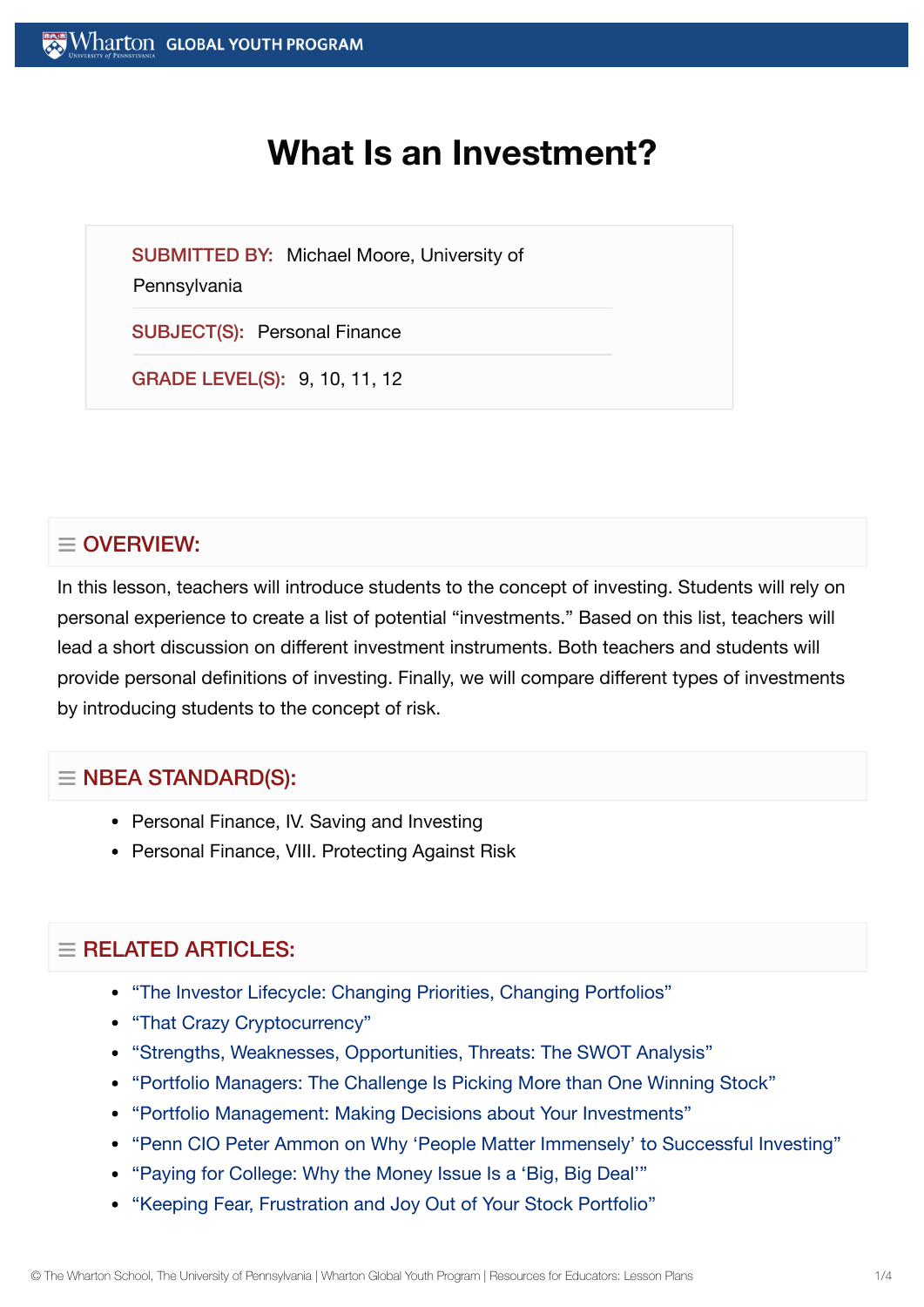- "Is Going to College Worth the [Investment?"](https://globalyouth.wharton.upenn.edu/articles/is-going-to-college-worth-the-investment/)
- ["Investing](https://globalyouth.wharton.upenn.edu/articles/investing-with-purpose/) with Purpose"
- "International Student [Athletes Learn](https://globalyouth.wharton.upenn.edu/articles/international-student-athletes-learn-how-to-compete-at-u-s-colleges/) How to Compete at U.S. Colleges"
- "How to Own a Piece of Your [Favorite](https://globalyouth.wharton.upenn.edu/articles/own-brands-you-love/) Brand"
- "Financial Ratios: Evaluating a [Company's Health](https://globalyouth.wharton.upenn.edu/articles/financial-ratios-evaluating-a-companys-health-and-worth/) and Worth"
- "Behind the Blue Chips of the Dow [Jones Industrial](https://globalyouth.wharton.upenn.edu/articles/behind-the-blue-chips-of-the-dow-jones-industrial-average/) Average"
- "10 Terms New [Investors Should](https://globalyouth.wharton.upenn.edu/articles/the-top-10-terms-every-new-investor-should-know/) Know"

#### **Common Core Standard(s):** A-CED, S-MD

**Objectives/Purposes:** The purpose of this lesson is to provide students with a foundation in the fundamental concepts of investing. After this lesson, students should be able to provide a definition of both "investing" and "investments". Furthermore, students should be able to list different types of investment opportunities, and compare those opportunities in terms of individual risks and rewards.

#### **Tying It All Together:**

The lesson is divided into five parts: (1) Introduction, (2) Definitions, (3) Guided Reading, (4) Risk and Reward, and finally (5) Closing

#### *1. Introduction (5 mins)*

This lesson begins with the assumption that students have little to no background in finance or investing. If your students *are already* familiar with such topics, feel free to skip some of this introductory material.

Open the lesson by asking students to list all of the things that they think about when they hear the word "investment." Students will usually focus primarily on the stock market (e.g. "stocks," "money," "business people"). Encourage students to think as broadly as possible. Other than the stock market, what images or ideas go along with the word investment? If students are stuck, ask them what it means to "invest in your future." This will usually spur thoughts of college or job market readiness. If possible, write all of the students' answers on a chalkboard or dry-erase board.

#### *2. Definitions (5-10 mins)*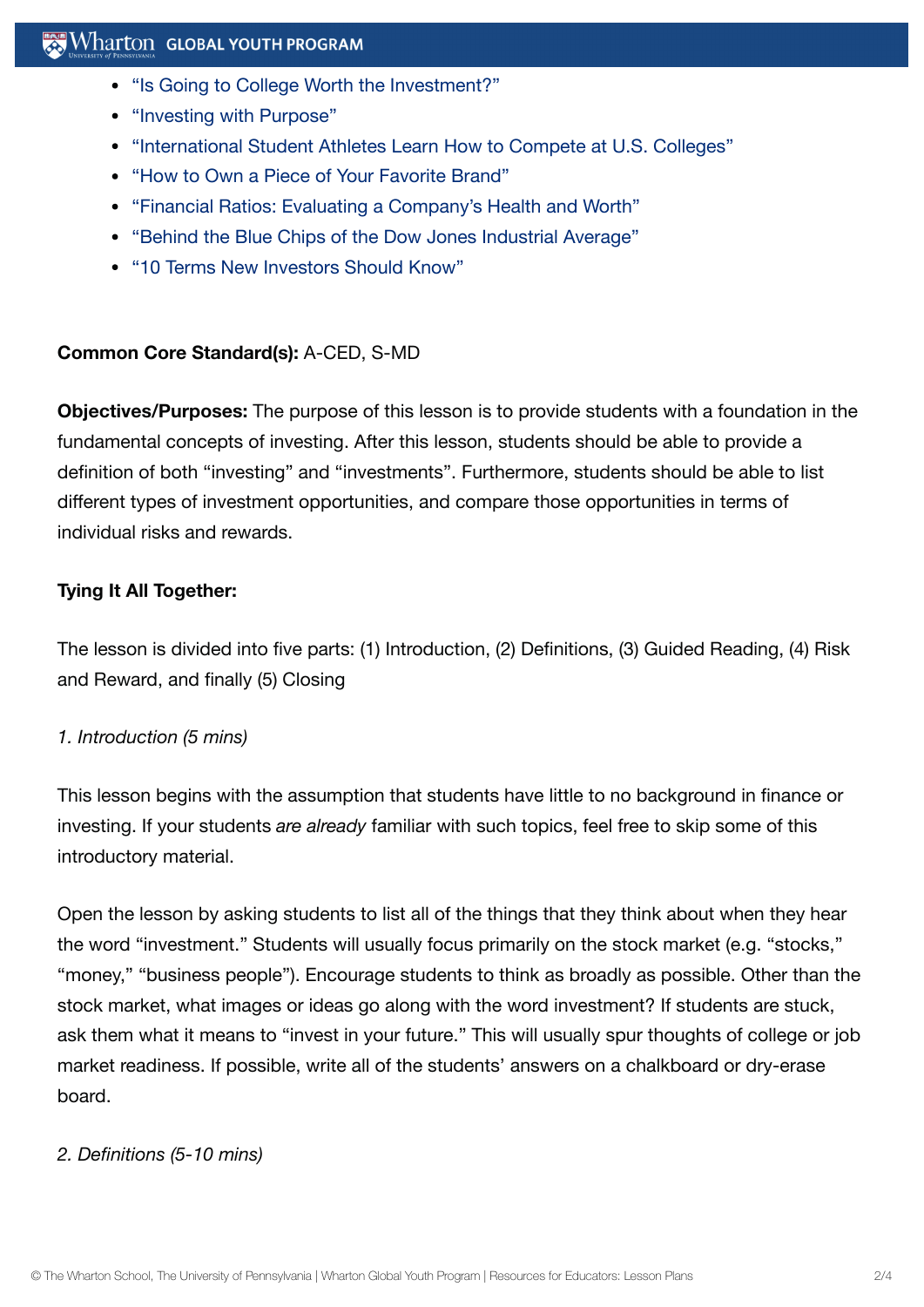## $\mathbb{R}$  Wharton Global youth program

After this brief brainstorming session, give the students one to two minutes to create their own definitions of investing (i.e. *"What is investing?"*). Students should be encouraged to come up with a definition that relates to all of the different things included in the previous discussion.

Have students share their definitions with the class. A very general definition of an investment is: *giving up something in the present in order to gain something more in the future.* This definition has two key parts: 1) present sacrifice, and 2) future gain. As students share their individual definitions, try to reinforce these two ideas as much as possible. For example, if a student says, "An investment is a way to make money," encourage the student to tease out this definition (an investment is giving up money/time in the present in order to make money in the future). For each student who shares his or her definition, try and repeat/reinforce the idea of present loss and future gain. Use this conversation to introduce the term **return** as a synonym for future gain.

#### *3. Guided Reading (5-10 mins)*

Once students grasp the general definition of investing, have the class read through the article "Is Going to College Worth the Investment?" [As students read,](https://globalyouth.wharton.upenn.edu/articles/is-going-to-college-worth-the-investment/) teachers can frame the article with a few guiding questions. The title of the article, for example, is a broad, but valuable question for students to consider. More concrete questions might include, "When someone chooses to go to college, what are they giving up?" and "When someone chooses to go to college, what do they hope to gain?"

Once students finish reading, have the class discuss their answers to the guiding questions. As before, encourage students to think about giving something up in the present in order to gain something in the future. For the college discussion, one might be giving up time, money (i.e. tuition), and other experiences (e.g. working instead of going to school). Similarly, students make these choices with the hope of several future rewards (e.g. higher salary, job security, personal growth, etc.).

#### *4. Risk and Reward (10-15 mins)*

After discussing the article, have students break into small groups. Provide each group with a copy of the attached worksheet, "Risk and [Reward."](https://globalyouth.wharton.upenn.edu/wp-content/uploads/2012/02/InvestmentAnalysis1_WhatIsInvestment_Worksheet.pdf) Give each group 5-10 minutes to work through the examples on the sheet.

Use the work sheet examples to introduce students to the concept of **risk.** Which alternative did the students choose in the three example problems? Why did they make their choice? Define risk as the amount of uncertainty someone has about the future outcome. If an investment is a